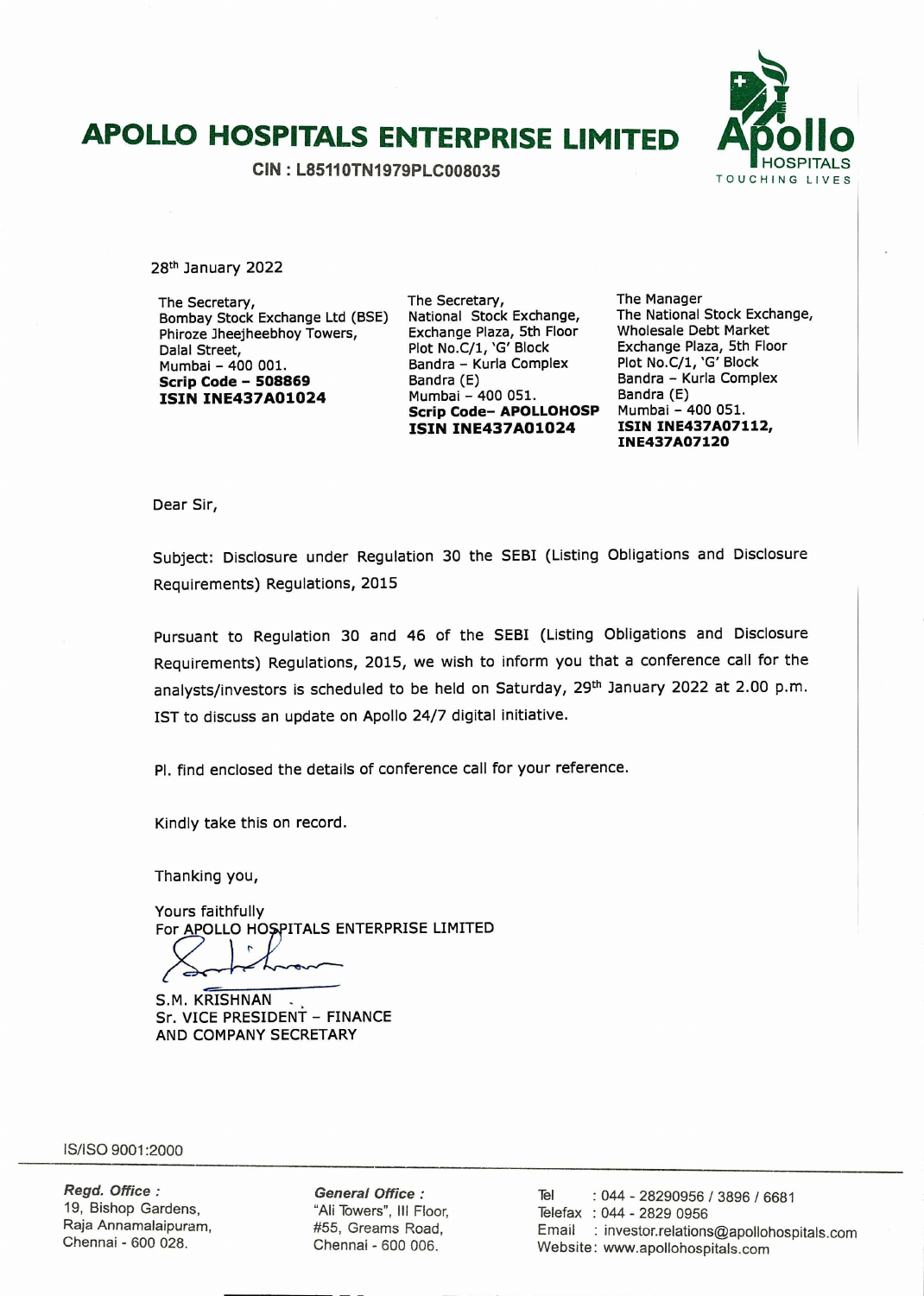

## **Apollo Hospitals Enterprise Limited organizes Conference Call to discuss update on Apollo 24/7**

### **TOMORROW – Saturday, 29 January, 2022 at 2:00 PM IST**

Apollo Hospitals Enterprise Ltd. will organize a conference call for investors TOMORROW January 29, 2022 at 2:00 pm IST. to discuss an update on Apollo 24/7

The conference call will be initiated with a brief management discussion followed by an interactive Question & Answer session. The management team will be represented by:

Ms. Shobana Kamineni – Executive Vice Chairperson

Ms. Suneeta Reddy – Managing Director

Ms. Sangita Reddy – Joint Managing Director

Mr. A. Krishnan – Group CFO

Mr. Antony Jacob – CEO, Apollo 24/7

Mr. Sanjiv Gupta – CFO, Apollo 24/7

#### **Details of the conference call are as follows:**

| Timing                     | TOMORROW 2:00 pm IST on Saturday, January 29, 2022                                                                                                                                                                              |
|----------------------------|---------------------------------------------------------------------------------------------------------------------------------------------------------------------------------------------------------------------------------|
| Conference dial-in         |                                                                                                                                                                                                                                 |
| Primary number             | $\bullet$ +91 22 6280 1141 / +91 22 7115 8042                                                                                                                                                                                   |
|                            |                                                                                                                                                                                                                                 |
| Playback (India Number)    | • +91 22 7194 5757 (ID: 60055 until 5-February-22)                                                                                                                                                                              |
| Singapore Toll Free Number | $\bullet$ 800 101 2045                                                                                                                                                                                                          |
| Hong Kong Toll Free Number | $\bullet$ 800 964 448                                                                                                                                                                                                           |
| USA Toll Free Number       | 1866 746 2133                                                                                                                                                                                                                   |
| UK Toll Free Number        | 0 808 101 1573                                                                                                                                                                                                                  |
|                            | To enable participants to connect to the conference call without having to wait for an operator,<br>please register at the below mentioned link:                                                                                |
| Pre-registration           | DiamondPass <sup>TM</sup><br>Click here to<br>Express <i>Join</i> the Call                                                                                                                                                      |
|                            | You will receive dial in numbers, passcode and a pin for the concall on the registered email<br>address provided by you. Kindly dial into the call on the Conference Call date and use the<br>passcode & pin to connect to call |